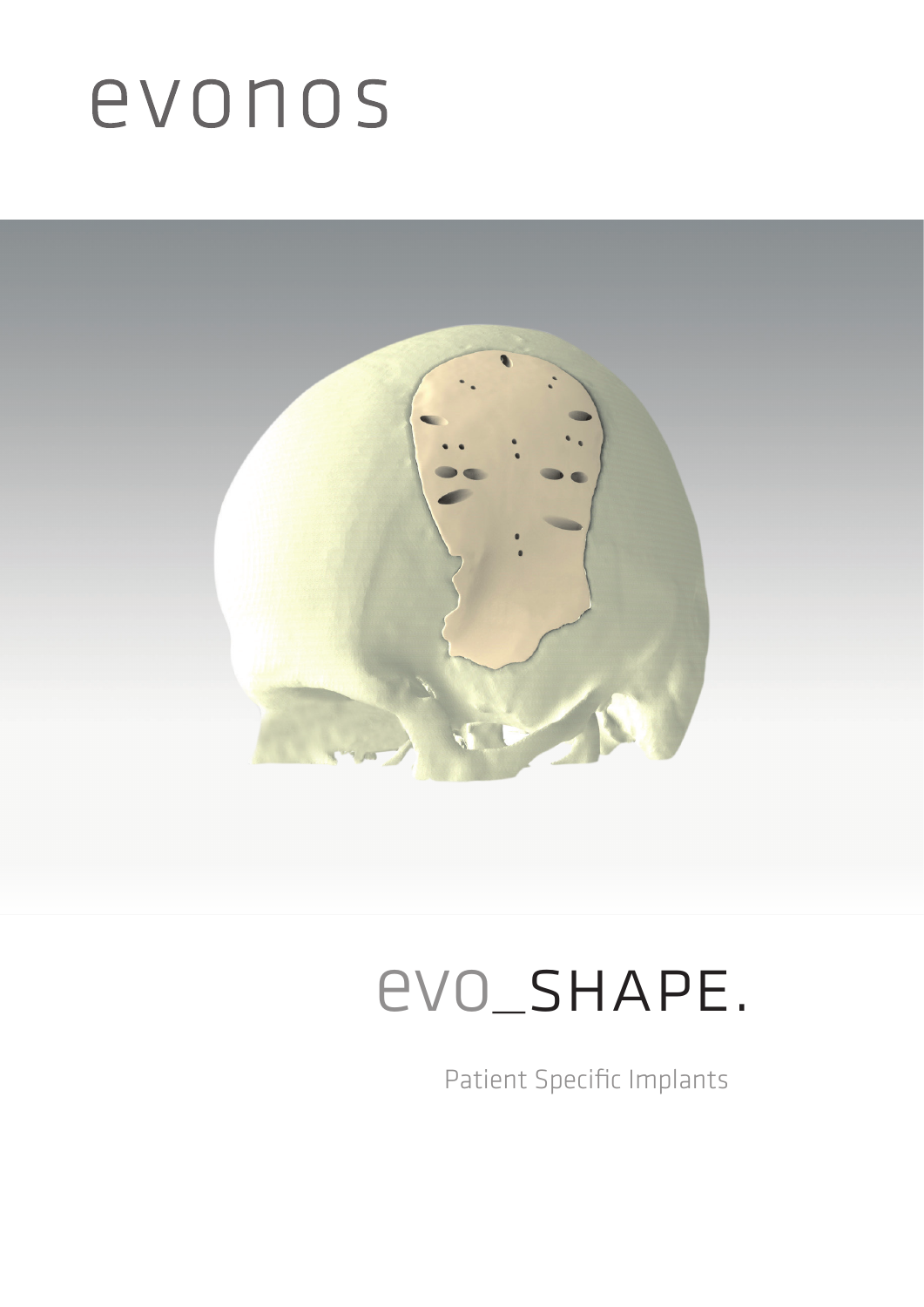# evo\_shape. Key Features & Benefits for

Patients and Physicians



#### Tangential screws

to fix the implant at the bone. No additional plates are required



Fixation holes for fixing on the musculus temporalis and skin flaps





Perfect fitting of the implant in regard to 3D software construction

#### • One Step Procedure

possible in occurence of bone tumors

#### **Online meeting**

to review the correct shape of the implant and position of the screws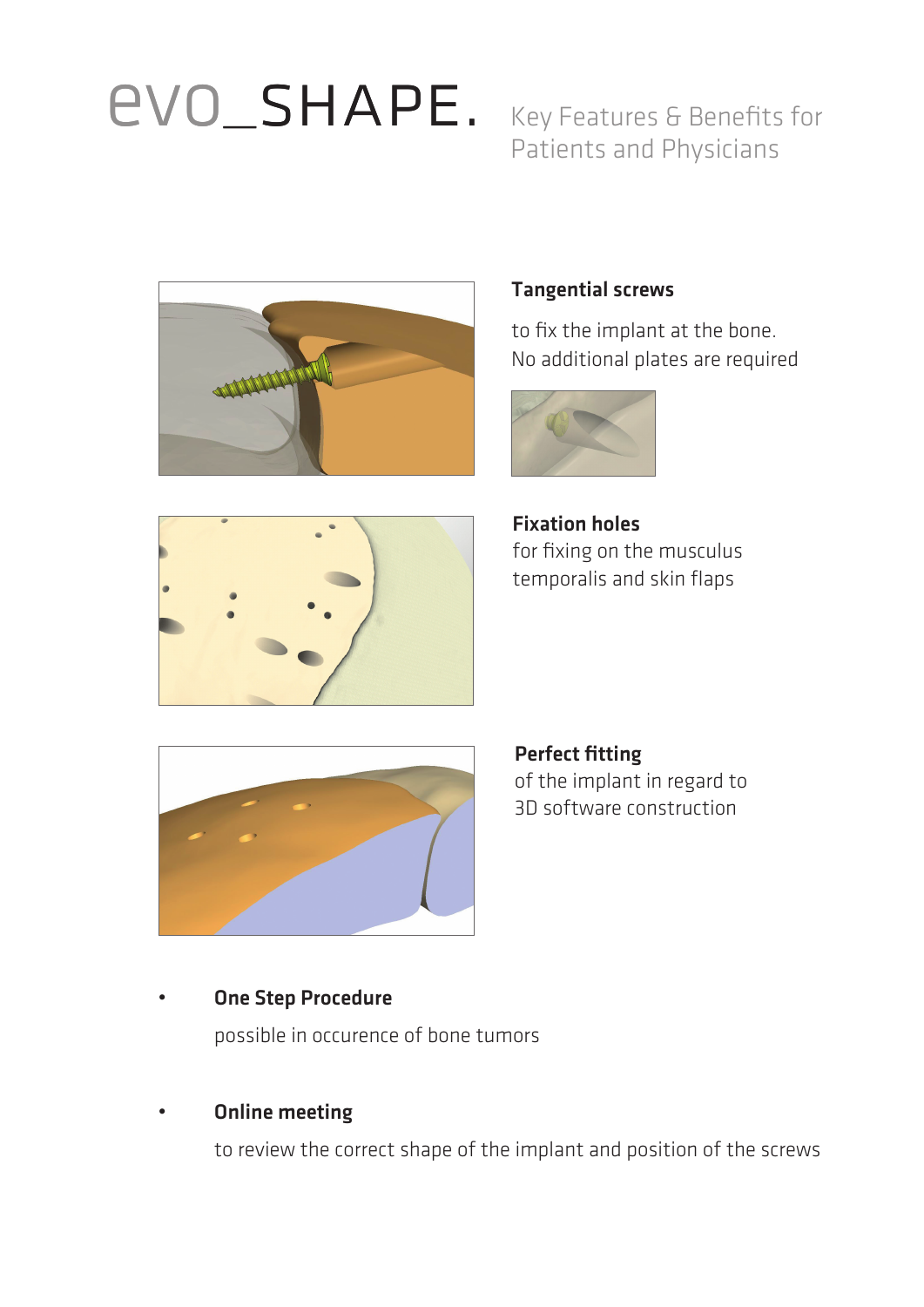### PVONOS

### Material advantages – PEEK-OPTIMA®

#### • High strength evo\_shape PEEK has high strength combined with ductility

#### • Complex reconstructions

evo\_shape PEEK is light weight-making it ideal for use in the repair of large, highly complex reconstructions

#### • Imaging compatibility

Artefact free imaging with CT, MRI and X ray is possible with evo\_shape PEEK implants. Favourable for tumor treatment

#### • No thermal conductivity with PEEK materials

Titanium implants can become too hot or too cold leading to patient discomfort following implantation

#### • Low infection rate

in comparison to other materials like PMMA

#### • Implant fit

evo\_shape PEEK implants can be altered in theatre if necessary

- Re-Sterilisation Possible!
- Long term clinical validation Patient specific PEEK implants have been in clinical use since 2004